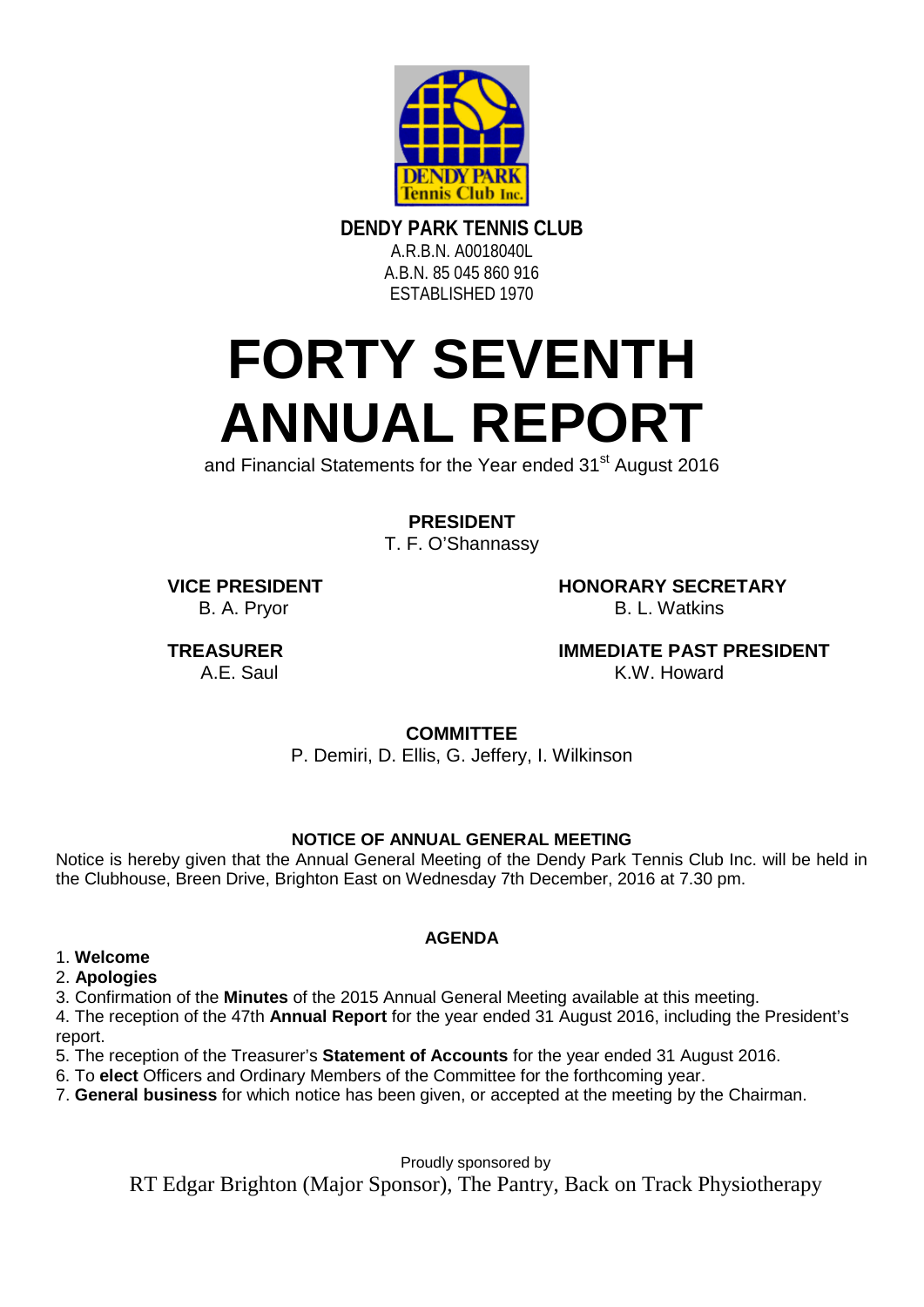### **PRESIDENT'S REPORT- Tim O'Shannassy**

The Club has recorded one of the best financial results in its history with a significant cash surplus of \$35,549 for the 2015-2016 financial year, increasing the cash balance to \$196,323; this is a significant achievement in a difficult operating environment for tennis in Victoria. This result gives a significant increase in total equity in the balance sheet and provides further financial resources for our pipeline of projects. We are currently at 95 per cent utilization of night courts during the week contributing to this historically strong result.

Given the strong financial result and to encourage member retention and growth in key categories, the Committee has agreed that membership subscriptions will be held at 2015-2016 levels for the 2016-2017 financial year, despite all costs of our on-site operations increasing. All City of Bayside (Bayside) residents are keenly aware of the cost of building or obtaining trade services (e.g. plumbing, electricians). We have all these costs at the Club across a substantial site and they are expensive to procure.

It was a great disappointment to the Committee and members that the Tennis Australia/Next Generation Health Clubs proposal was rejected by Bayside in December 2015. A Bayside review of tennis strategy has commenced and we are participating in this review as an active stakeholder.

In 2016 Bayside has been presented with a fully formed proposal to renovate the Men's and Ladies change rooms. Bayside has come back to us with a series of conditions which we are now endeavouring to manage. For instance Bayside has advised they will take control of any project over \$50,000, and Council are continuing to decline to provide any funds. The Committee is currently finding a strategy to work around these latest obstacles from Bayside to progress our Club. We envisage being able to renovate the Ladies change room in the short term which will then allow a significant tidy up of the reception area. In the medium term renovation of the Men's change room is planned but Council will take control of this more expensive project as it will cost greater than \$50,000.

Progress on these projects has been rapid following the decision by Bayside not to proceed with the Tennis Australia/Next Generation Health Clubs proposal. We cannot drive the trades (i.e builders) and the Council any quicker with the need for multiple quotes and then Council review of all aspects of projects.

The Club has facilitated another year of strong tennis on site. During a school week we will have over 1,000 players on court with visits by numerous schools, mid-week ladies competitions, mid-week night tennis, coaching activity, Saturday and Sunday morning junior competitions, Saturday morning and afternoon pennant and Tennis Australia Super 10s on Sundays. Club Vice President Barry Pryor ensures the calendar is packed with tennis activity on court.

Special thanks to retiring Honorary Treasurer Anthony Saul who has been Honorary Auditor or Honorary Treasurer over two decades. Anthony has given tremendous volunteer service to the Club and remains a key member of the veterans group.

Thank you also to all members of the volunteer Committee.

Finally, on 16 April 2016 we had another successful Charity Day that included a morning of men's doubles tennis followed by a BBQ lunch supplied by Coles Supermarkets in Church Street Brighton and Bay Street Brighton. We again raised a substantial donation of \$300 for a grateful Cancer Council Australia, continuing the Club's rich tradition of charity work.

## **SECRETARY'S REPORT- Bruce Watkins**

Following the 2015 Annual General Meeting the 2015 Annual Statement was completed and submitted to Consumer Affairs Victoria in December 2015.

Tennis Victoria held several forum sessions throughout the year to inform and engage with member clubs. Your Club was represented at each of these by a Committee member. Your Club also actively considered and contributed to the Tennis Victoria member consultation processes regarding amendments to the Tennis Victoria constitution.

The day-to-day operation and administration of the Club is managed by Barry Pryor with part-time assistance by Taina Ryder. The kitchen and bar is coordinated by Mary McPherson on weekends. I wish to acknowledge the efforts of all staff and volunteers.

Annual membership figures are detailed below in Table 1: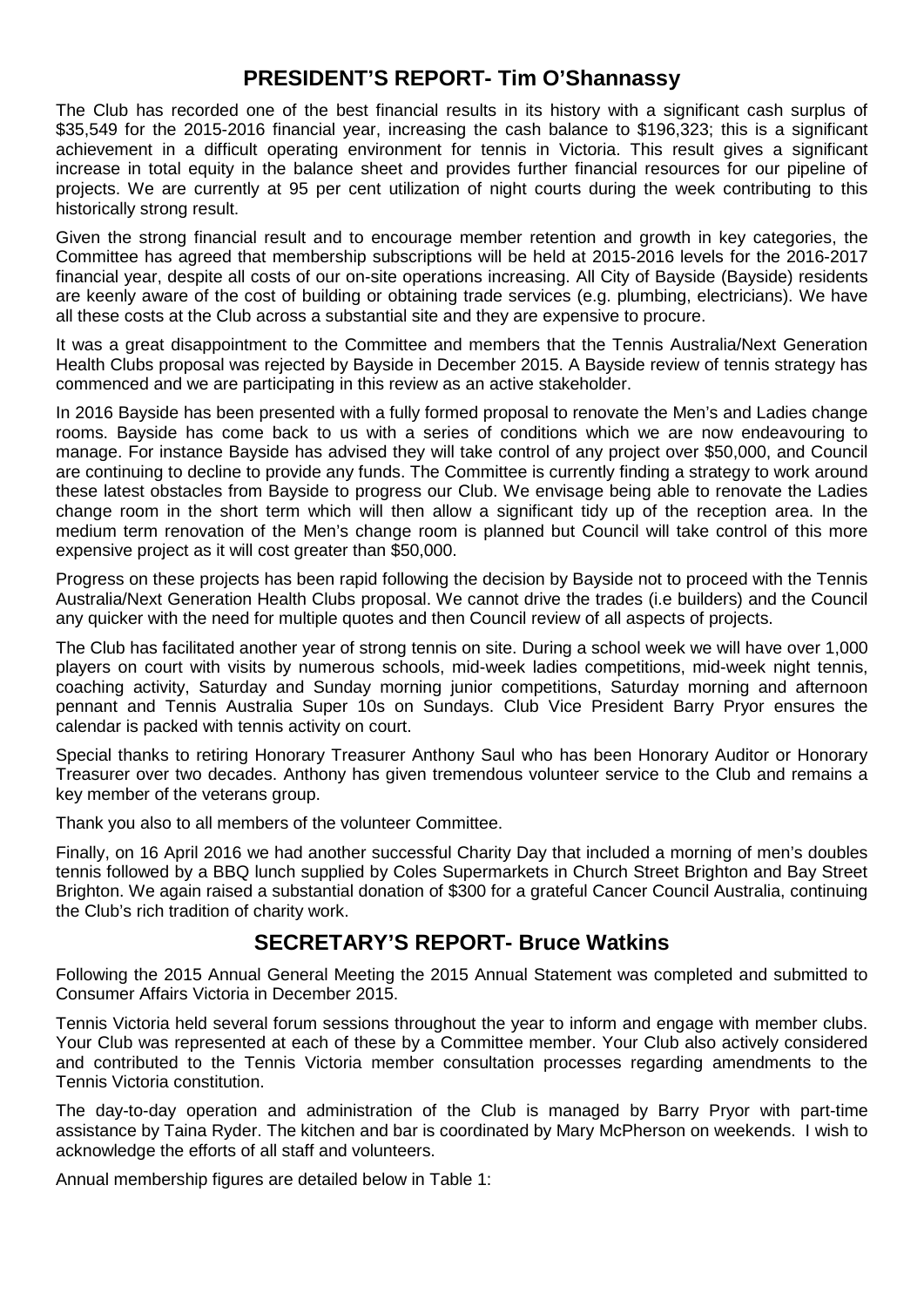| <b>Table 1 - MEMBERSHIP</b> |  |  |  |  |
|-----------------------------|--|--|--|--|
|-----------------------------|--|--|--|--|

| <b>CATEGORY</b>      | AS AT 31/08/16 |  |
|----------------------|----------------|--|
| Honorary             | 8              |  |
| Honorary Life        | 12             |  |
| Life Member          | 5              |  |
| Student              | 8              |  |
| Junior               | 154            |  |
| <b>Family Junior</b> | 45             |  |
| Family Playing       | 64             |  |
| Playing              | 52             |  |
| Mid-Week Social      | 3              |  |
| Seniors              | 14             |  |
| Non-Playing          | O              |  |
| Night                | 146            |  |
| <b>TOTALS</b>        | 511            |  |

## **CAPITAL WORKS AND HOUSE & GROUNDS - Bruce Watkins**

As foreshadowed in last year's Annual Report, Bayside rejected the Tennis Australia/Next Generation Health Clubs proposal at its December 2015 meeting and instead confirmed its intention to seek State Government Funding to carry out a Bayside Tennis Strategy Study. This funding was secured in June 2016 and Council commenced planning the study.

The President's Report details progress on change room renovation and Club house reception projects.

Given the high usage of courts under lights the Committee has commenced project planning to light some or all of the back six courts (i.e. courts 14-19). The progress of this project will be subject to recommendations from the Bayside Tennis Strategy Study.

Maintaining and improving the playing condition of the courts has continued to be a focus of attention based on best practice advice from E.T. Richards & Sons. Major works are carried out by E.T. Richards & Sons with regular maintenance work carried out by Tennis Maintenance Company. Gardens and ancillaries are maintained by J&J Warren.

The following items were attended to during the year by the Committee:

- Rebuild of the baseline areas with extensions into the service boxes on courts 1 and 2. These have settled very well.
- Replaced club house guttering and downpipes.
- Unblocked walkway and main drains.
- Replaced water supply pipes to drinking fountains.
- Commenced painting of kitchen walls.
- Sealed upstairs concrete balcony.
- Obtained a quote to resolve ongoing blockages in the ladies toilets (this project has now been absorbed into the bathroom renovation project).
- Removed carpet from internal stairs and installed timber risers.

## **CLUB PROFESSIONAL REPORT –**

### **Dean Ellis, Tennis Australia High Performance Coach**

The coaching team continues to do a great job and we have seen a good flow of students entering the junior teams.

We have a clear "pathway" in the junior program starting with "The "Hot Shots" program for the 4-7 year olds. After this program they hit the junior Hot Shot groups. When their skill level is reaches an appropriate level they progress to the junior teams.

To keep the juniors improving we compliment their tennis with a squad training program.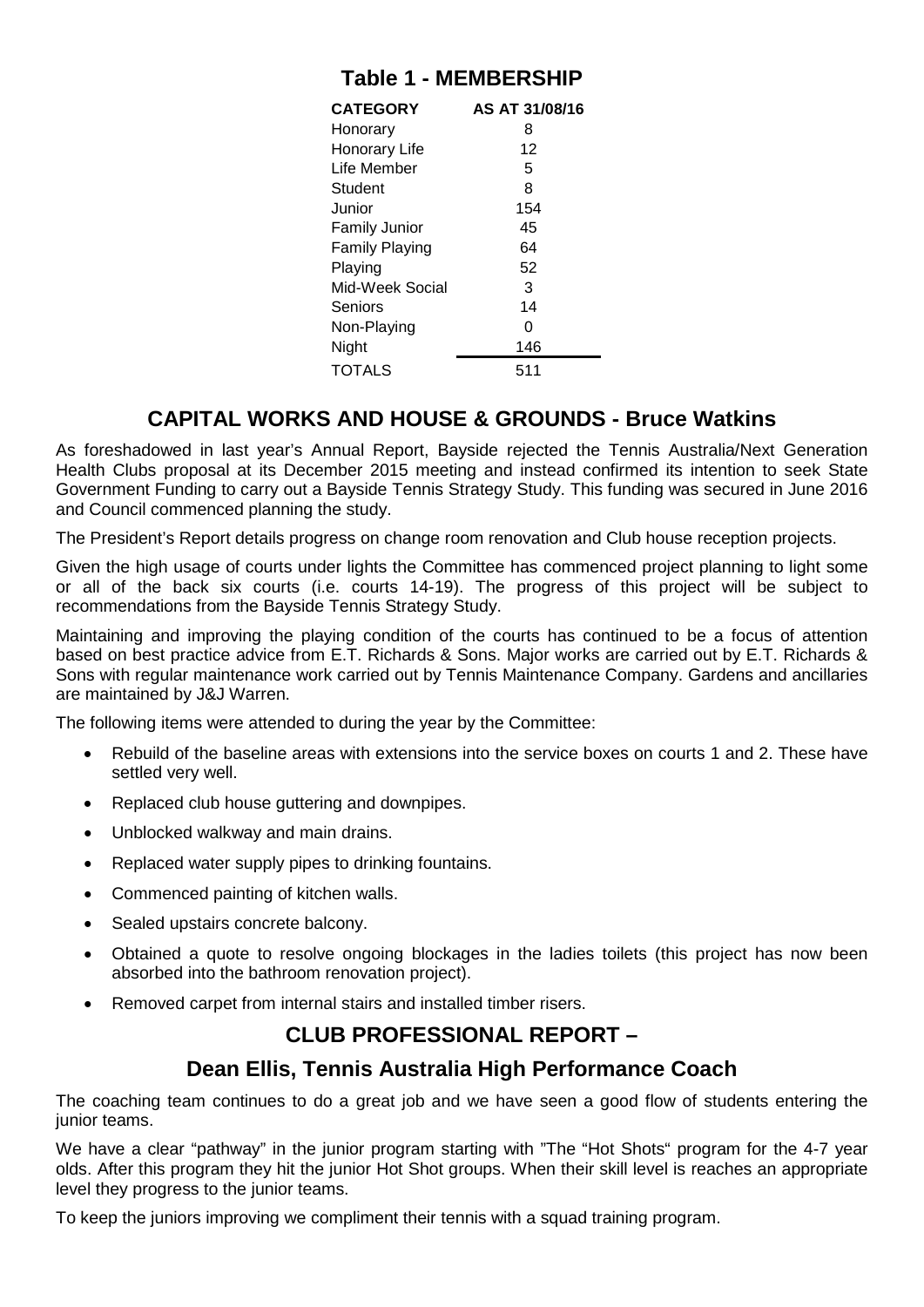As the juniors continue their development and become more serious about their game, they can enter tournaments and obtain Australian Ranking Points. For these juniors we have developed High Performance Squads creating an environment to stretch their capabilities and help them go as far as they would like.

All squad participants receive free singles match play on Friday nights from 6.30 pm to 8.30 pm to prepare them for their tournaments and team tennis.

Finally, Dendy Park Tennis Club has been chosen as a base to hold the Tennis Australia Super 10's. These juniors are the best in the State for their age. We have four participants from the Dendy Park Tennis Club that have come through the coaching programs which we are very proud of.

#### **JUNIOR TEAMS**

The 2016 season from January to June had the Club fielding some 22 teams over Saturday and Sunday mornings.

We had over 50% of our teams making finals series. On completion of the finals series we had Bayside Regional Tennis Association (BRTA) Section 3 and Moorabbin and District Junior Tennis Association (MDJTA) Boy's Section 11 and Girl's Section 5 teams winning the premiership, with BRTA Section 19 Runners-up.

It is also good to note that some of the juniors have outgrown this competition, have formed their own teams and then joined the senior winter and summer pennant competitions. It is great to see and we encourage all to continue playing tennis.

## **INTERNAL LADIES SOCIAL COMPETITIONS**

Dean Ellis continues to run mid-week ladies social competitions; with a 9.15 am start the ladies are finished by 12 noon getting three competitive sets of tennis. Ladies can enter their own team or individually.

## **COMPETITIONS REPORT – Tim O'Shannassy BAYSIDE REGIONAL TENNIS ASSOCIATION**

The Club is currently fielding four Men's teams and one Ladies team in the BRTA Summer 2016-2017 competition on Saturday afternoons. A highlight of the season so far has been the success of Men's Section 2, 5 and 6 teams which are in the top four teams with a strong chance to play finals.

### **MID-WEEK LADIES COMPETITION**

Dendy Park is currently fielding a Section 2 team in the BRTA Spring competition on Thursday mornings.

### **TENNIS VICTORIA PENNANT**

The Tennis Victoria 2016 season concluded with the Club fielding 10 Men's teams and 4 Women's teams. Season highlights included the performance of Men's Grade 3 No. 2 team and the Women's Grade 5 team. Men's Grade 3 No. 2 had a big section final win over Mount Eliza followed by a quarter final win against Clifton Hill. Dean Ellis continues to be one of the best doubles players in the grade and had a big influence in both finals. The President's team lost a tough Grade 3 semi-final on plexi-cushion to Tennis World with the surface a big influence. Women's Grade 5 also performed strongly enjoying winning their section final and a quarter final versus Burwood before losing to Essendon in a semi-final.

The JT Armour Cup went to Henko Blaauw and the EG Thompson Trophy to Angela Jeffery.

Special mention should go to Andrew Kotnik and Jack Bishop who also performed strongly when it mattered in finals in the Men's Gade 3 No. 2 team.

### **TOURNAMENTS**

The Junior Round-Robin format has continued to be popular in the local community and is regularly played in school holidays.